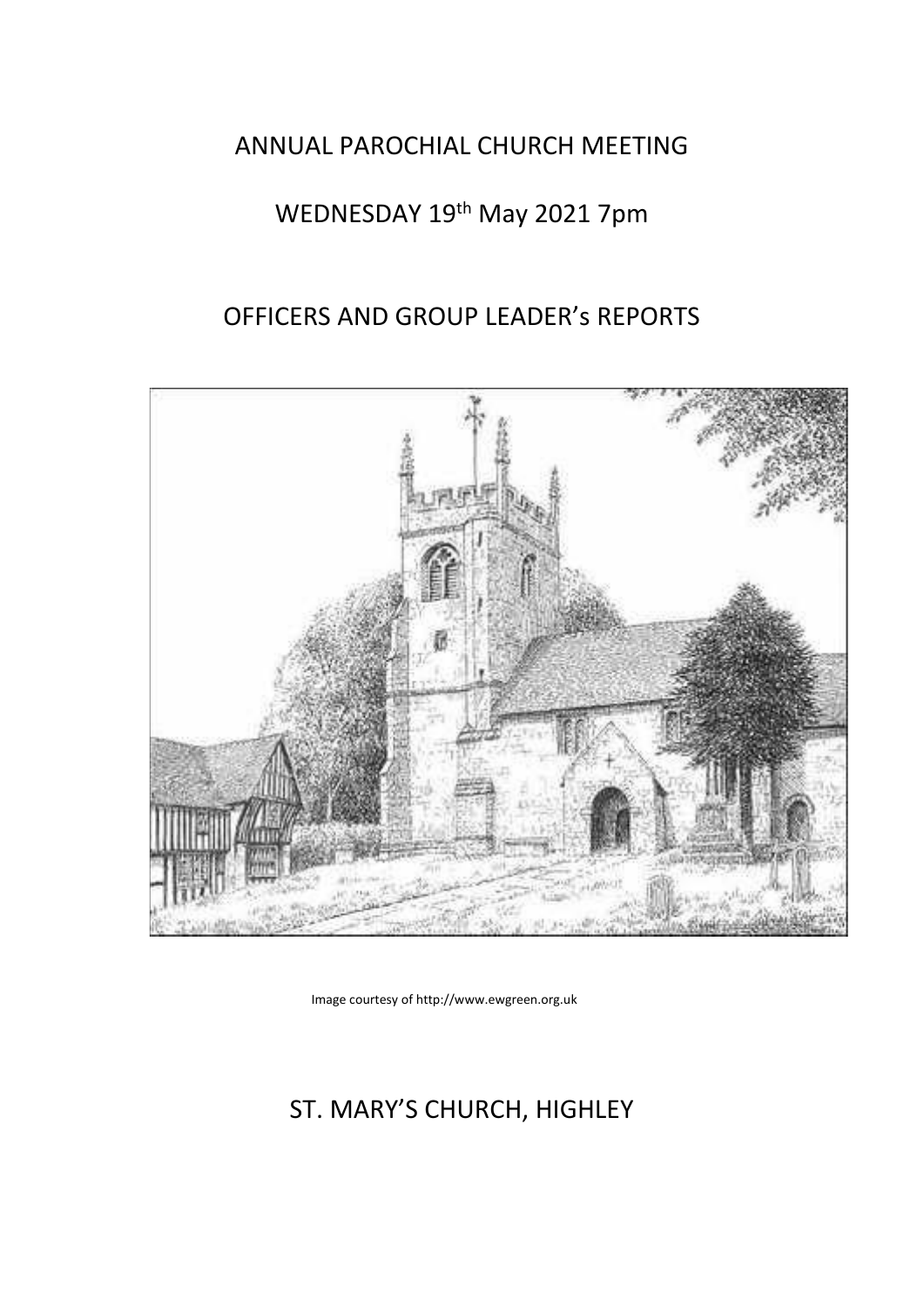## **CONTENTS**

| 1       | <b>CONTENTS</b>                                                                        |
|---------|----------------------------------------------------------------------------------------|
| $2 - 6$ | <b>RECTORS REPORT</b>                                                                  |
| $6-8$   | <b>ASSOCIATE MINISTER'S REPORT</b>                                                     |
| 8       | <b>CURATE'S REPORT</b>                                                                 |
|         | <b>SECRETARY'S REPORT</b>                                                              |
| 9       | <b>CHURCHWARDEN'S REPORT</b>                                                           |
| 10      | <b>FABRIC REPORT</b>                                                                   |
|         | <b>ALLSORTS REPORT</b>                                                                 |
| 11      | <b>CHARITY SHOP REPORT</b>                                                             |
|         | <b>FRIDAY EVENT REPORT</b>                                                             |
| 12      | <b>MESSY CHURCH REPORT</b>                                                             |
|         | <b>OPEN THE BOOK REPORT</b>                                                            |
|         | <b>PASTORAL CARE REPORT</b>                                                            |
| 13      | <b>COFFEE MORNING REPORT</b>                                                           |
| 14      | <b>CATALYST MEN'S GROUP</b>                                                            |
|         | <b>DEANERY SYNOD REPORT</b>                                                            |
|         | <b>WEDNESDAY MORNING/HOLY HABITS GROUP REPORT</b>                                      |
| 15      | <b>SAFEGUARDING REPORT</b>                                                             |
|         | <b>ELECTORAL ROLL REPORT</b>                                                           |
|         | AFTERNOON ZOOM, CGH and GROWING LEADERS COURSE<br><b>REPORT: MARK AND AMY WILLIAMS</b> |
|         |                                                                                        |

**16 ANGIE FORSTER'S REPORT – EXPLORING MINISTRY**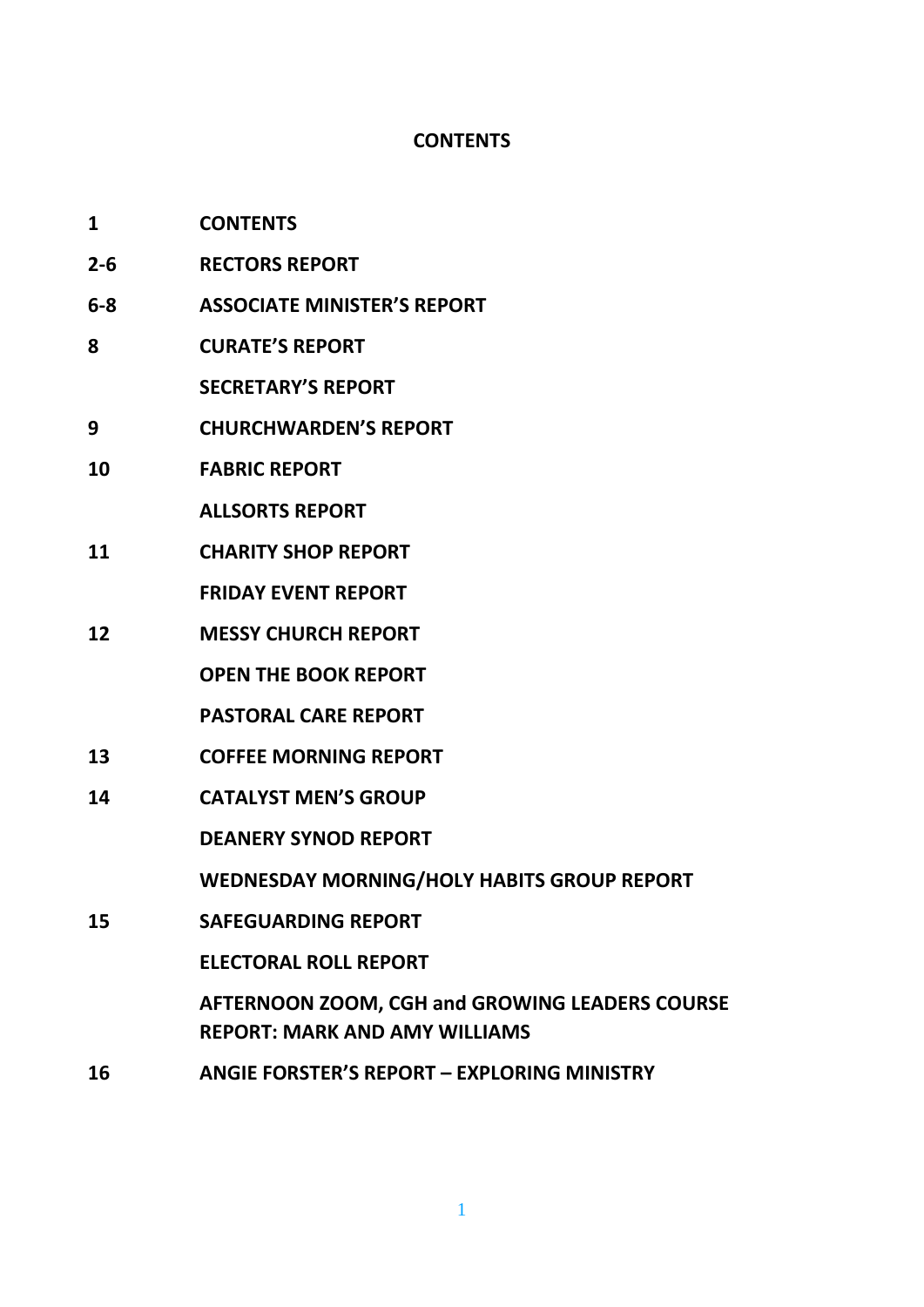## **St. Mary's Highley Rector's Report to the APCM Year 2020 to Spring 2021**

*'They will be like a tree planted by the water that sends out its roots by the stream. It does not fear when heat comes; its leaves are always green. It has no worries in a year of drought and never fails to bear fruit.'* Jeremiah 17:8

I chose the above verse as it stood out to me when I read it during Morning Prayer recently. In order to grow upwards and outward, a tree must be firmly rooted in the soil and gain sustenance from a source of water. This last year could easily be described as 'a year of drought', but as the text reminds us, it need not be a reason to worry or to stop bearing fruit. In fact, though I don't want to underestimate the difficulties, this last year has seen some remarkably exciting developments alongside some really challenging ones; both triggered by our having to come to terms with the coronavirus epidemic.

#### **Coping with the Pandemic**.

The difficulties caused by the impact of Covid-19 cannot be underestimated. Twice we have had to close our church buildings and Parish Hall (except for private prayer and FoodShare/Community Project) and each time during 2020 and 2021, for three months. The first closure we had no choice, the Government closed all churches, but more recently churches have been able to make their own decisions. Physical distancing has meant that we have not been able to do much personal visiting which has meant phone calls and meetings online. I spent much of March and April 2020 phoning around using the Church Family Prayer Diary, which has really come into its own. I am so grateful to David and Janet Crossley's for their commitment to producing this in 2020. By this means I have managed to speak to people I've actually never met! First calls were often tentative, but as time has gone on conversations have deepened. In addition, the Pastoral Care Team, who have responded so well over the past year, split our Electoral Roll members between them, so that we all have around 10 people to keep in touch with. I know that has also proved effective for the Coffee Morning contacts and Allsorts.

As I see it, there were two other major positives to come out of our enforced retreat over the last year. The first has been acting early-on in the pandemic to introduce a local initiative to serve the whole community. Stewart and Shirly Page set the scene, acting locally to help people on their street and, with Cllr. Dave Tremellen and others, we initiated the partnership that brought about 'The Covid-19 Support Group'. The objective was to assist those who were stuck indoors, to order shopping, supplies, post letters and even dog-walking. The support structure for this initiative involved some 50 people, either as first points of contact by phone or in follow-up roles and 'foot-soldiers' as we affectionately called them, doing the practical work. It was a wonderfully positive experience, knowing we were actively engaged in meeting people's most essential needs.

The other interesting and generally positive development, was the rapid transformation of church worship! This was worship without a building, except from people's homes and gardens! It took a while to get used to online services and we are indebted to the skill and reassurance of Stewart Page and Mark Williams for editing and broadcasting our services via the web site and on YouTube. This was no mean feat and I was so encouraged by the 'can-do' attitude of our staff team: Val, Keith, David Poyner, Mary and David Rayner, Rose and Roy and with Mark & Amy and Angie Forster. Before long we were asking families for dramatized readings and others for readings and prayers.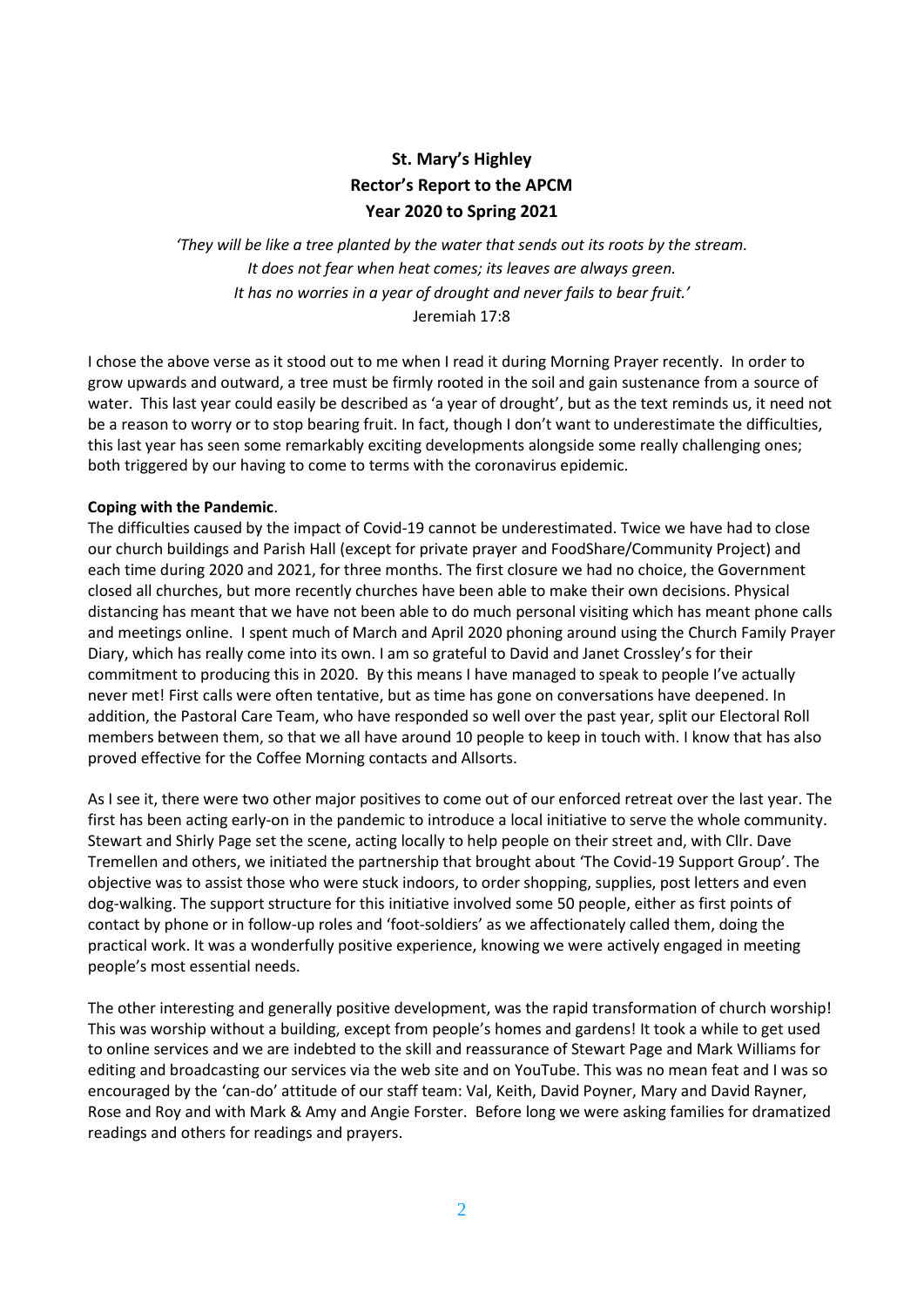This led in turn to Zoom Sunday Morning Prayer with David Poyner and soon an evening Zoom gathering with Mark & Amy Williams which has attracted new people and families. This is based around prayer, testimony and music as well as crafts for the children. We average 25-30 views per week for online worship and when I completed our Mission Statistics for 2020, I worked out that we must have brought in around 18 new contacts through online connections, discarding those we know of who attend other churches. This is a welcome antidote to the trap of saying, when the doors of the buildings are closed, there is no corporate worship.

This brings me to another point regarding this challenging period of ministry. Over the last year, when our church buildings have been open, we have had to take precautions, put out numerous signs and limit numbers attending in order to be Covid-safe. David Rayner has been a great help with this, including the provision of sanitizer for all our churches. We chose, early on, that we would spread services around the benefice. Thus, each church had its Sunday to shine and this proved popular in the village churches (i.e. those outside Highley), which were blessed with increased congregation numbers. It was a shame that Highley seldom benefitted from a reciprocal arrangement, but then Highley is actually smaller than Chelmarsh and Glazeley, which can safely accommodate more people. This also helped these churches financially, given that the rural parishes are more dependent on gifts on the plate on the day, whereas Highley has a good number of regular givers (thank God) through their bank or the Parish Giving Scheme (see accounts). This variety made Sundays less demanding for most of the staff team, but when they were on it meant not only preparing the live service, but the online service as well. Numbers attending actual services in church have varied, but we have averaged around 20 individuals, whilst being aware that some have been reticent to come back out from lockdown.

One thing we have missed has been inter-action with the children. Amy and Mark have tried to address this in their zoom gatherings and during this period we have been posting material from 'Virtual Sunday School' which is so much fun and worth watching for adults too, if you feel your faith is a bit static! Rachel, Mary Homer and Lisa have been presenting a weekly challenge to those who normally attend Friday Event on Instagram, with a small prize for the winner. Messy Church has also been hit hard as the Severn Centre has been effectively, closed. My concern is how we will engage with our children once we are meeting again. Considering the future and for our families, it is very unlikely we will be back at the Severn Centre on a regular basis, but some interesting ideas are developing around the use of the Parish Hall for the children and use of the church with its new PA system, large remote-controlled screen and state of the art projection system as well as 50 new chairs to replace the pews, at the rear.

As to the modernisation of the church, whilst the building has been closed much of the time, the tower has been transformed. It has a new roof, new pole for the weathervane and some of the stonework on the tower has also been replaced with much pointing of stonework. David Rayner has overseen the project very skilfully and it was completed at the end of the year, thanks to Mike Gammon and his men. We anticipate its re-dedication by Bishop Richard when he visits on the  $23^{rd}$  May. This was made possible primarily through the very generous bequest of the late Delphine Brown along with a specific gift for the heating and individual gifts for the new chairs which replaced the pews at the back. We now have a building, built in the 12<sup>th</sup> century, but equipped for the  $21^{st}$ . Long may it continue to provide a place of welcome and service to our community. For further information see the Churchwardens report.

#### **Preparing for the Future in the Present**.

Change is part of life and as I prepare to hang up my cassock, I feel I ought to record where I think we are now and how we might be able to face the future with all its uncertainty, with confidence. We have a good team to carry the parishes forward.

Val Smith, my Associate, knows more about the benefice and its history than I do and can piece together why things are often as they are. She and Keith are committed to the mission of the church here in Highley and in the benefice as a whole. They are a great asset as we approach an interregnum, but we must be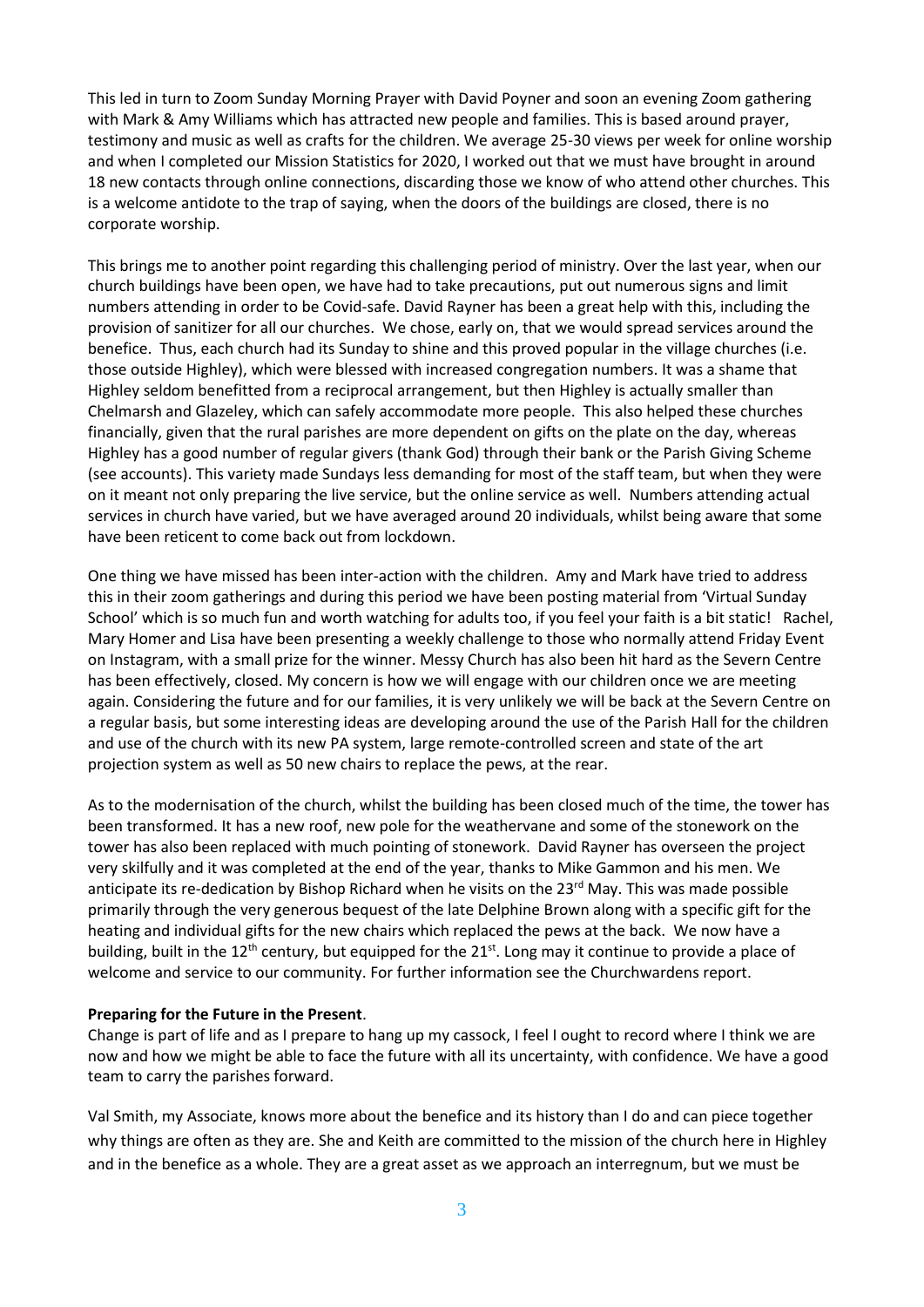careful not to ask too much of them. Val has voluntarily taken on the editing of The Forum from me, which is something of a relief after three and a half years, as the deadlines necessary for print and distribution are often tight. She is assisted by Alex Edwards, Chris Edwards' grandson. I am also grateful to Pat Whitefoot who oversees subscriptions and distribution and to Linda Ross who is now taking over advertising revenue (some £2,000/annum) from me.

David Poyner is about to become our second Associate minister, alongside Val. David will continue to be a great asset to this group of parishes, with his wide knowledge of the area and love of our churches. He now has full responsibility for Billingsley and has developed good relationships with the people there. During the lockdown period David has overseen the only house group to continue, with a variety of topics and a faithful Zoom-ing band of half a dozen or more people (see report). He is a pleasure to work with and a good colleague, but as someone who still works four days a week at Aston University, his time is limited.

We must be grateful to God for sending Canon Rose Lawley to us. Retiring from full-time ministry in Kidderminster where she was Team Rector of a number of churches. She brings energy, commitment and enjoyment to her involvement and has even taken on the task of Secretary to the PCC (see her report). Rose will be a great asset to the team going forward, but she is retired and needs space to that end.

These three are happy to engage with the occasional offices (baptisms, weddings, funerals), but as new legislation and training is coming in for weddings which means we can no longer register them, Rose has decided not to conduct weddings in the future.

This brings me to our Readers, a ministry that is weaker than it was when I arrived. This is partly due to our senior Readers retiring and not helped by the demands of safeguarding. All have to undergo training (including clergy, of course and those on the PCC), but this can be an onerous addition when all you want to do is serve the church. In October we said farewell to the Revd. Mary Nelson, who was a Reader until she went out to serve USPG in Tanzania and was then ordained a deacon! Mary has returned to this country, downsized and is now living in Shrewsbury. In addition, Ruth Honeybourne has retired after a long and distinguished life as a reader as has Liz Smith. We are grateful for all their work and ministry, but it leaves us with only one Reader, Keith Smith, for which, at least we are grateful. The contribution of Readers to the ministry of the church is of great value and if anyone would like to consider Reader training, have a word with Keith or myself.

Our saddest loss in recent months, is that of Mary and David Rayner. They have been a source of great help and encouragement to me, personally but in so many ways to the church here in Highley and across the benefice. Mary's service as Reader has been eclipsed by her service to us as Treasurer, both of which have been superb, but her heart has always been in the pastoral care of others to complement her Reader ministry. David, too has served us in an exemplary fashion over these last few years as Churchwarden and his service, often unseen as in repairing and painting, adding to his offering of helpful advice. They will be sadly missed.

Thanks be to God; we still have one churchwarden in situ! Roy Adlington, who has made a niche for himself in his desire to look after the churchyard and prepare the ground for the Garden of Remembrance. We now need younger men to come forward alongside Roy, as churchwarden, to share the load, but also with practical general maintenance. The quality of what has been achieved in the restoration of the church and in the care of the churchyard is a testimony to the work of our churchwardens and, hopefully we will no longer have to manage the complaints of local residents over dog fouling as the bins Roy has put up confirm that we are doing all we can.

For information, we continue to work with Highley Parish Council on the future of burials in Highley. You are all aware we have only 6 or 7 years of space left. The Council would like us to continue to develop the remaining part of the churchyard where there are trees and the PCC have agreed to co-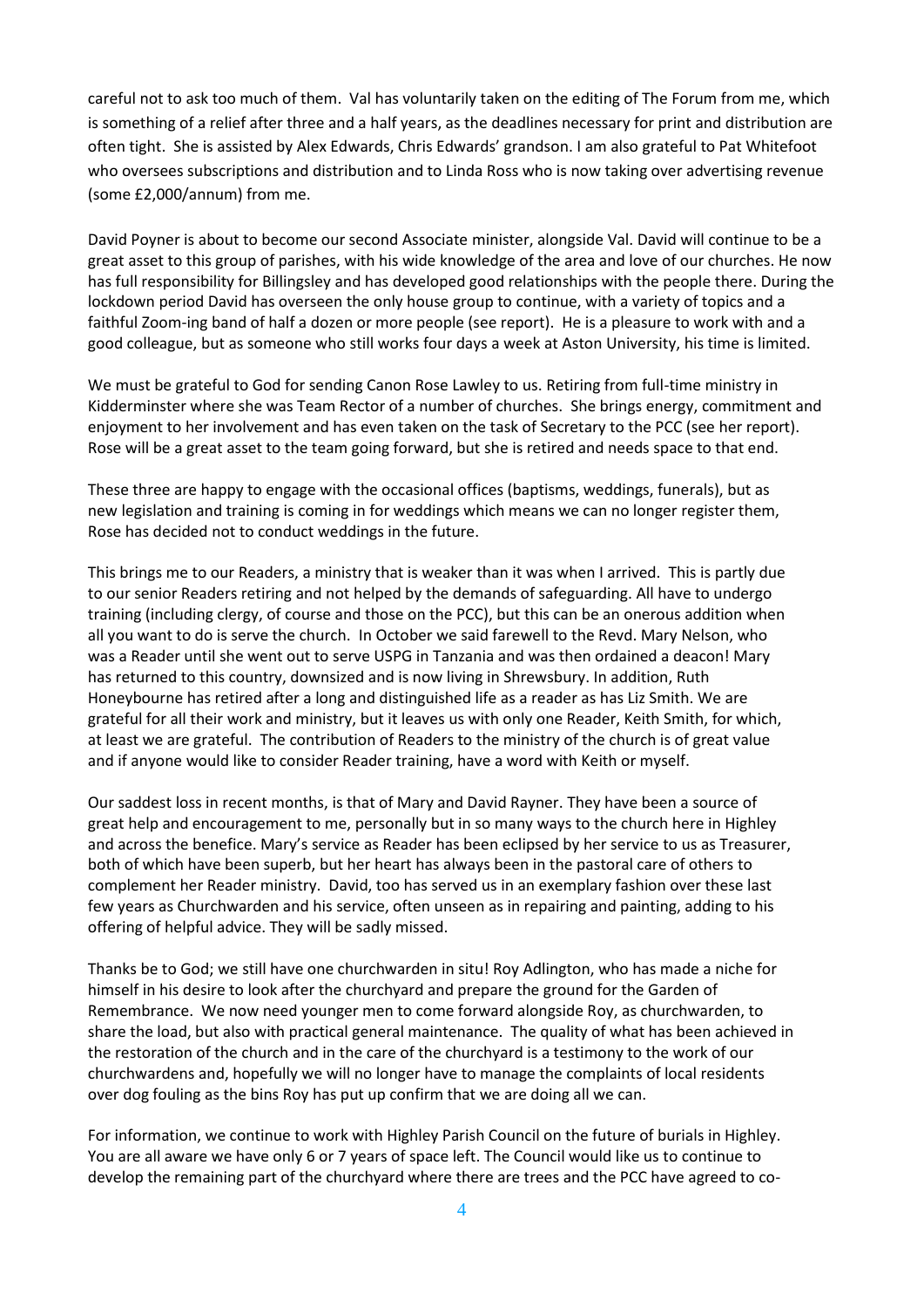operate on the basis that we do not bear the cost of removing the trees and preparing the soil in order to let it settle before it can be used. It could enable up to another 20-30 years of burials. As space is currently so limited, there is a desire for people to reserve spaces. In a recent case, the Chancellor granted the application, but only for one year. We look forward to moving this ahead soon, after years of trying.

| WEEK 1<br>and online                                                                                                                      | WEEK <sub>2</sub><br>and online                              | WEEK <sub>3</sub><br>and online | WEEK4<br>and online                                      |  |
|-------------------------------------------------------------------------------------------------------------------------------------------|--------------------------------------------------------------|---------------------------------|----------------------------------------------------------|--|
|                                                                                                                                           | <b>Highley Church</b><br>SC with coffee from<br>10.15am & SS |                                 | Highley Church<br>SC with coffee<br>from 10.15am &<br>SS |  |
| <b>Highley Church</b><br><b>HC 10am</b>                                                                                                   | Chelmarsh<br>$HC$ 10am                                       | Glazeley<br><b>HC 10am</b>      | Chelmarsh<br>HC/MP 10am                                  |  |
| <b>Evening Zoom</b>                                                                                                                       | <b>Billingsley 6pm</b>                                       | <b>Evening Zoom</b>             | <b>Billingsley 8am</b>                                   |  |
| HC=Holy Communion; SC = Severn Centre (style); SS= Sunday School<br>5 <sup>th</sup> Sundays will continue to be benefice service Sundays. |                                                              |                                 |                                                          |  |

#### **Sustaining services in the benefice**

As we are coming out of lockdown, we are looking towards a leaner future in some ways. We have to manage the expectation that we will still need to communicate through online services and also juggle the needs of our seniors with the hopes of our families going forward and all out of one building. How that will work out in the long term will be up to my successor. As a positive step forward, appreciating what we have learnt from visiting different churches in the benefice over the months, we are recommending that Highley has at least one Communion a month and the others are spread around the benefice. In addition, the main focus in Highley on weeks two and four will be towards services with a more contemporary feel to complement the success of the bi-weekly Zoom gatherings in the evenings and services previously held in the Severn Centre. This is a balancing act which will not suit everyone.

Here we acknowledge the part that Amy and Mark Williams are playing in the way forward for the church in Highley as well as Angie Forster. In discussion, the church leaders and PCC felt that in order to help Amy and Mark develop their sense of calling to lead worship and in talks, they should engage with, at least the first year of the course for Readers and clergy held in Ludlow - the church paying. This they agreed to do and their report, herewith, makes interesting reading. Angie, who had begun the Ludlow course (formerly WEMTC which David Poyner participated in), is now awaiting an interview to be accepted for ordination training with our bishop's blessing; an exciting development looking forward and we wish her well.

Both Angie, Mark and Amy have participated with me on a tailored version of the CPAS Growing Leaders course and they have made comment on this in their reports.

The following is the proposed plan of services to take us into the interregnum, without putting too much pressure on anyone, given that online services will also continue for the time being.

#### **Time for Change**

When is the right to move on? I can't answer that question, though I've had some experience, except to say that it feels right, now. I have said before when I came here that it would be for five or six years before retiring, after a total of 43 years stipendiary (paid) ministry. I admit, I am slowing down, I get frustrated and get less done in a day as well as having a faltering memory!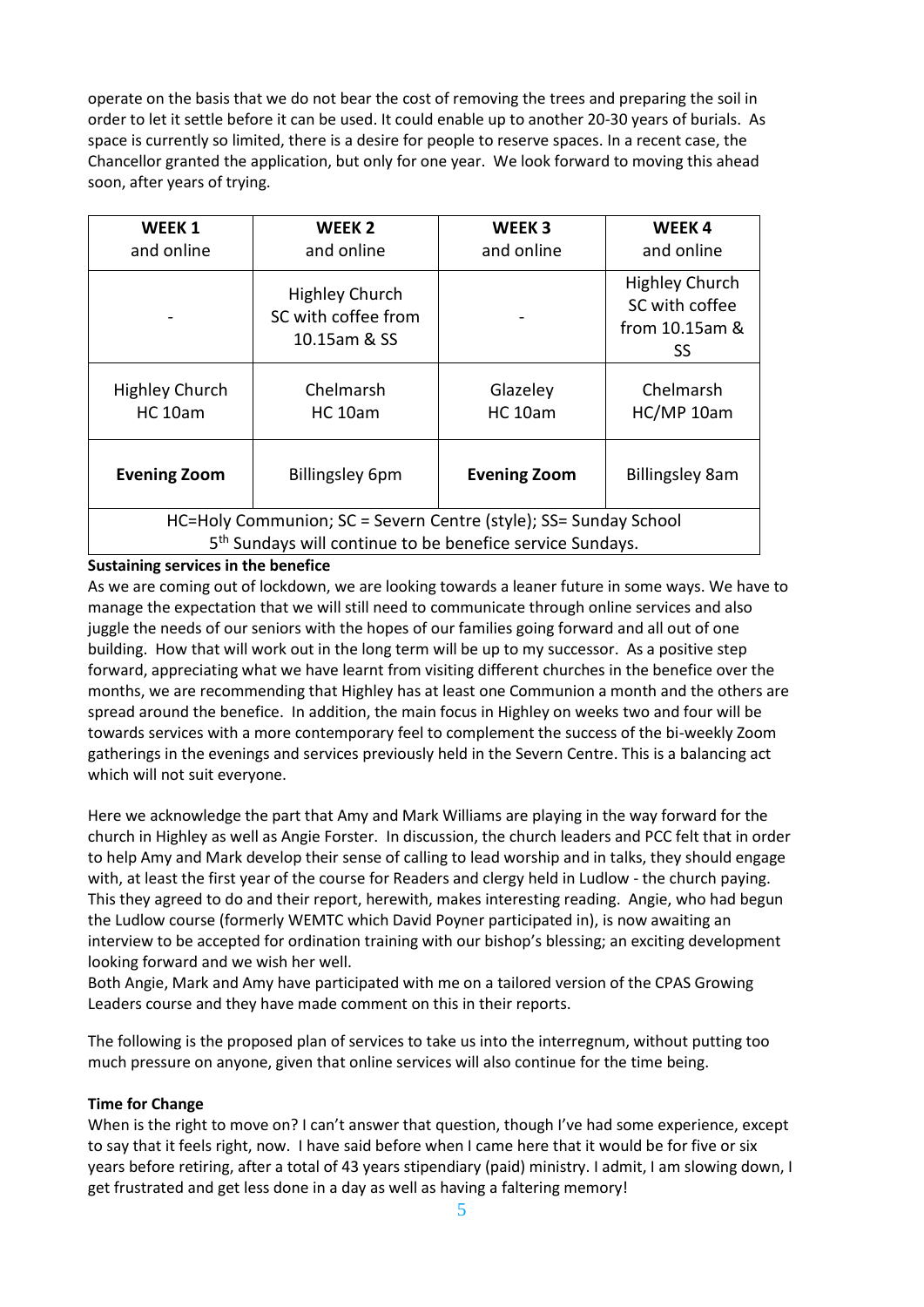I would have liked to have achieved more in my time here, but God has been gracious and kept me dependent on Him by allowing me to fail as well as succeed. Much of what has been achieved has been down to the efforts of others and it is very humbling to witness many volunteers (I prefer the word, disciples) around the benefice, stepping up to the plate over and over again. I would love to name them all, but there isn't enough space; hopefully you will know it is you. I especially want to thank PCC members for their loyalty and, of course, those who fly beneath the radar to keep things ticking over, demonstrating we're in kingdom business. My purpose in coming here was to bring stability after a difficult period in the benefice. I hope to have helped with that, moving us on, not to a comfortable place, but to be ready for a new and exciting period of growth.

The church building is equipped and ready for the future, though needing a toilet! The Parish Hall is in good hands and serving the community as is the Shop again (thanks Gay/Roy) and despite coronavirus. I have enjoyed serving on the Governing body at Highley School and taking assemblies and I celebrate the involvement of church members in teaching and governing. We are more engaged with the community now, I believe, though the churchyard will remain a challenge as well as a gift. I would love to see as many coming to worship the God of life and eternity as go to mourn the loss of loved ones outside.

I believe we are ready to face an uncertain future with heads held high, and we have learnt to be more trusting in our joint vocations to serve the King and His kingdom, faithfully and to be generous with what He has given. We do still need more to step up and be counted, however; the church won't grow otherwise.

May the Lord of love and grace enable you to go out boldly and grasp every opportunity to serve Him as you have proved you can do. What you have in your hand and heart makes a real difference.

Mike Harris

#### **Associate Minister's Report:**

Several years ago, when I was working for the Diocese as Parish Giving Advisor, there were many conversations about the cost of church buildings and the financial burden on congregations, particularly small ones, in maintaining them. I asked the question, *'If you were unable to go to church (ie Sunday services held in the building) would you stop being a Christian?* At the time none of us had any idea that we would all soon be unable to visit our churches and worship in the way that was familiar to us. Neither would we be able to meet together as friends and church family for bible study, encouragement, fellowship and all the other daily interactions we took for granted. The question I ask today is '*Are we still followers of Christ? Is our faith weaker or stronger or is it just ticking along?*

I hope the answer is a resounding 'Yes! It is stronger.' Being a follower or disciple of Jesus is not defined by buildings, familiar and helpful though they may be. Faith is not about pew sitting every Sunday. Faith is a 24/7 state. It's believing and trusting in the Maker of heaven and earth and in his Son Jesus and the sacrifice he made on the Cross, and also rejoicing in the work of the Holy Spirit in our lives and in the world today. So whilst our lives have been disrupted throughout most of 2020, we have also seen God at work in many different ways.

I have been so encouraged, seeing how people have sought to stay connected to each other through this time, despite not being able to move very far from their homes and generally not being able to have close contact with each other. Many of us have made new acquaintances as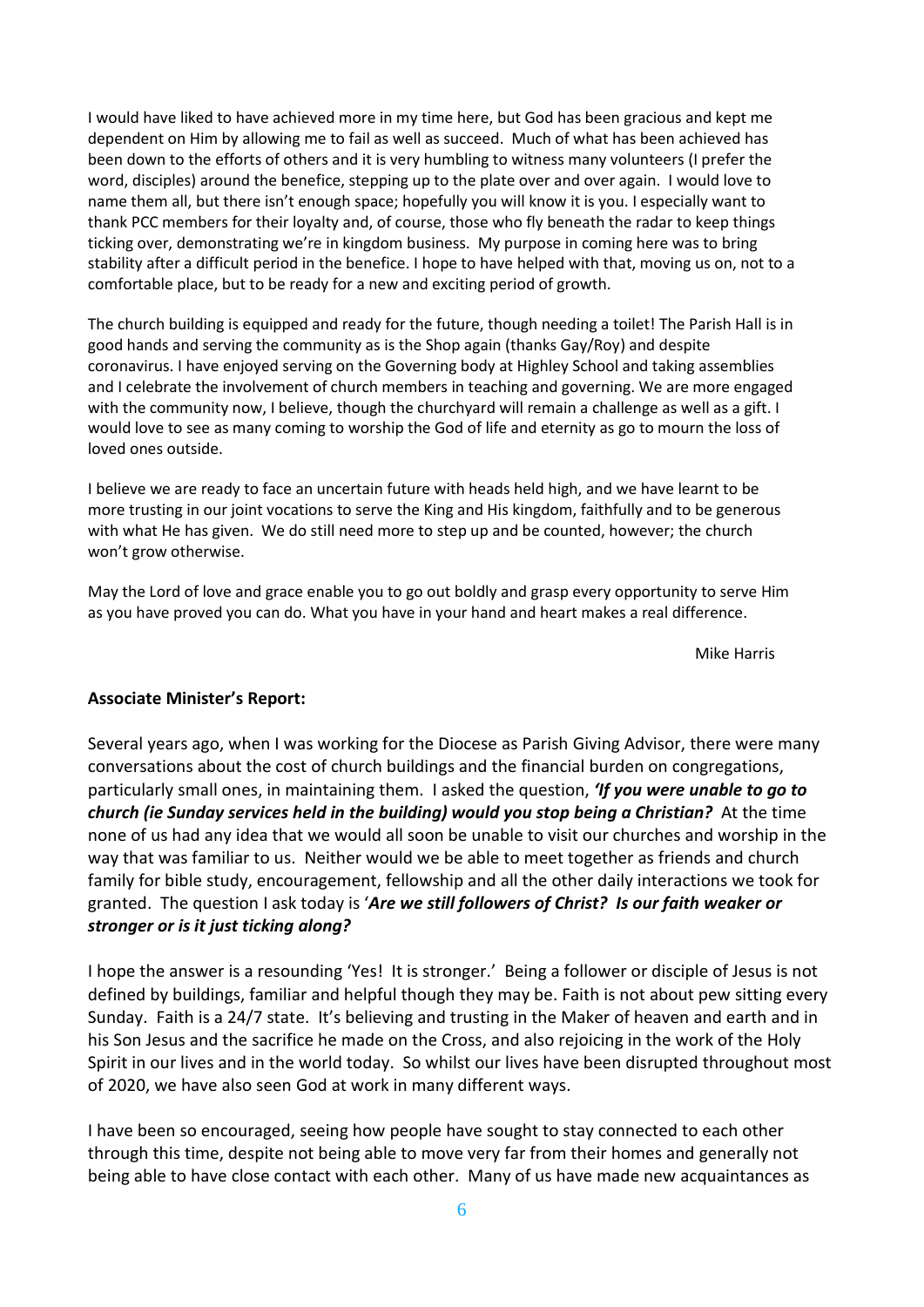we've walked the streets and lanes. We often still don't know their names, but the seeds of friendship and fellowship have been sown. There have been many examples of how neighbours have looked out for each other and helped with shopping and other necessities, particularly in the early days, when the shock and reality of lockdown was so acute.

As a church family, unable to worship together, we have looked towards technology to enable us to continue at least a semblance of 'public' worship. As leaders we have been challenged to embrace this. We've had to 'get over ourselves' and our dislike of seeing ourselves on video. It has been a whole different ball-game. Leading worship and preaching with a real congregation is so much easier than speaking into the emptiness of the living room. But we have experienced what we know to be true; that God takes our poor offerings and adds his supernatural element, so that what we offer can speak into the lives of those who hear. The appreciation fed back to us has, in turn, been much appreciated and has helped encourage us for the next time. Thank you.

Many have been blessed through telephone connection, either a personal call or the dedicated phone line which has been set up to offer hymns and reflection. Other have discovered the wonders of YouTube! There is a vast amount of Christian worship 'out there' on the internet – something for everyone. The Prayer Chain has continued and other prayer has taken place through FaceTime, Zoom, Skype and WhatsApp, and those are just the ones I know of!

God has been faithful and we must remember that however awful this last twelve months has been in many ways, and we remember with sadness those who have lost their lives to Covid-19, God promises that he is always with us.  $-$  in the bad times as well as the good times. And he will bring good out of the suffering.

#### *Romans 8:28*

## And we know that in all things God works for the good of those who love him, who have been *called according to his purpose.*

Throughout the year I have been listening to what God is saying to us as a Church -the body of Christ here in Highley and the surrounding villages. What I have heard and collated from others is that God s doing something new, something fresh. This isn't about us specifically starting new initiatives or projects, although that may happen in due course. It is more about God doing a new work in US. He has worked through lockdown to bring us back to Him in a deeper way; to remind us of who He is and what He wants to do in our lives and the lives of those around us. He has given us renewed vision and understanding of the Gospel. He challenges us to 'forget the former things' and allow Him to lead us in new pastures, fresh things, even if we can't quite see clearly the path ahead yet.

My prayer is that we will allow Him to work through us; that we will allow Him to challenge us beyond our comfort zones and that we will pray with all our hearts "*Your will be done in our lives and the life of the church.*"

So we look forward to the next year in hope, praying Paul's words from his letter to the Philippians

'Rejoice in the Lord always. I will say it again: Rejoice! Let your gentleness be evident to all. The *Lord is near. Do not be anxious about anything, but in every situation, by prayer and petition, with thanksgiving, present your requests to God. And the peace of God, which transcends all*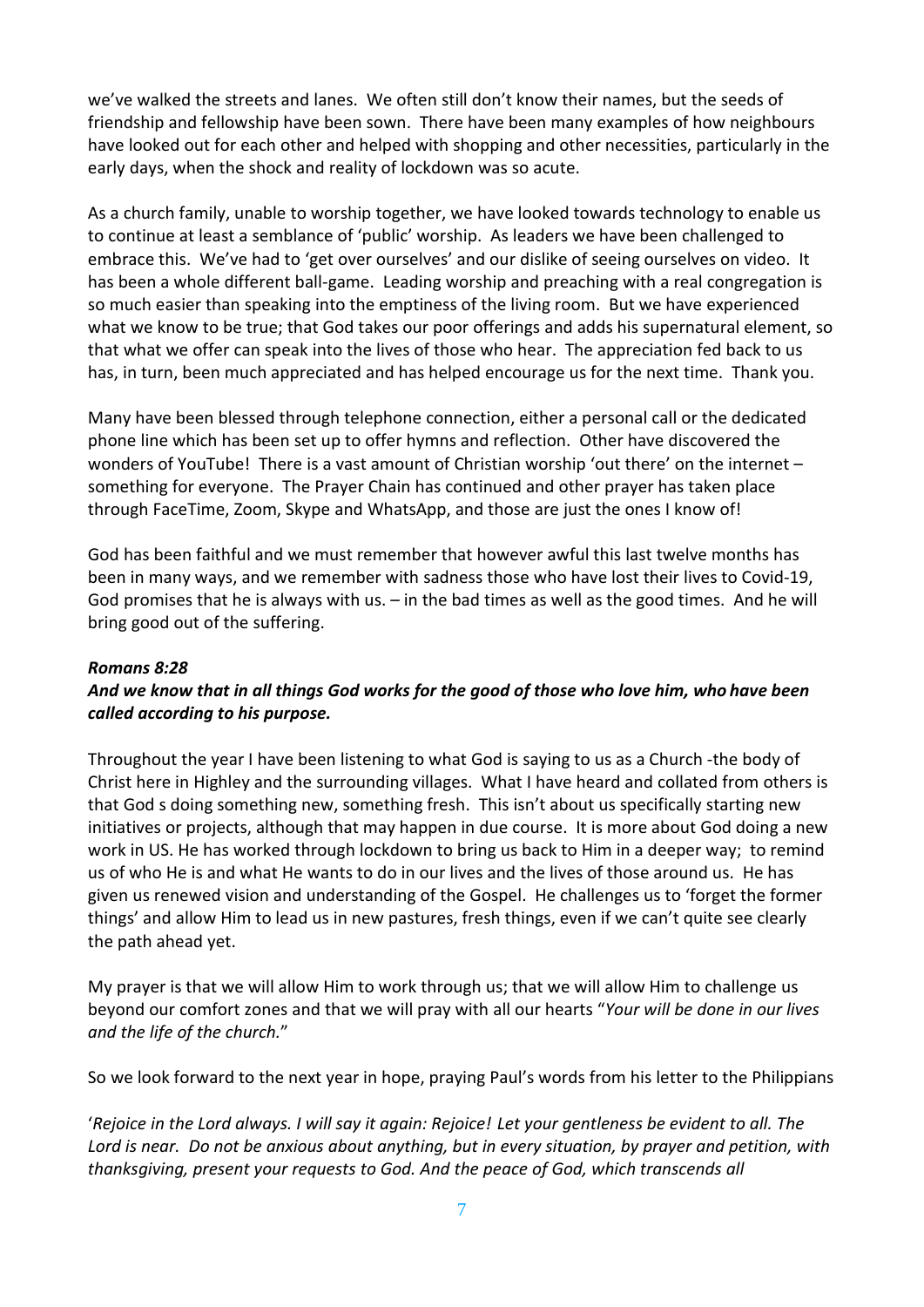*understanding, will guard your hearts and your minds in Christ Jesus. Finally, brothers and sisters, whatever is true, whatever is noble, whatever is right, whatever is pure, whatever is lovely, whatever is admirable—if anything is excellent or praiseworthy—think about such things.* Whatever you have learned or received or heard from me, or seen in me-put it into practice. And *the God of peace will be with you.'*

*Val Smith*

#### **Curate's Report:**

Due to Covid, most of my congregation-facing activities have been online. These have included contributing to the recorded services but in addition I host Zoom meetings for morning prayer on Sundays and Fridays, compline also on Fridays and on Wednesday what started simply as a social group but which now has become an online home group. In addition, I write a weekly blog "Thought for the week" on the parish website. I have assisted with funerals in the parish in the course of the year; for the moment I can do more of this ministry as I am working from home.

I also attend staff and PCC meetings as well as the Pastoral Affairs subcommittee. I remain active in the other parishes within the benefice.

During the first lockdown, all home groups were suspended, but a Zoom drop-in session was substituted for the Wednesday evenings, to allow people to keep in touch. Attendance was usually low although a small band kept the event going until lock-down restrictions were eased.

Subsequently the time was used to restart a virtual home group, beginning before Christmas. Topics covered have included Holy Habits; Eating Together, a study of Nehemiah and, during Lent, a series to discuss the sermons on "Hard Topics". Around 8 or so people typically attend each session. During Lent, on one occasion we were joined by the Bishop of Hereford.

It is also worth noting that during the Summer Stewart Page also offered a Zoom study on Galatians, that attracted a small but loyal following.

David Poyner

### **Secretary's Report:**

This has been my first year as PCC Secretary, a year that I feel none of us would have thought would pan out as it has. Right from the start, because of the Covid-19 pandemic, the PCC has been unable to meet in person having to resort to virtual meetings on line via Skype. These have not been easy for us all, but even more so for a relatively newcomer to the parish and the church who was not used to the way things were done as no two parishes are ever the same. Another problem I faced was not knowing who everyone was, having to ask who was speaking or proposing/seconding particular items the PCC were voting on. However, the PCC have been very patient with me and things started to become easier as the year progressed. I am very grateful in particular to Mike and David and Mary Rayner in particular for their help.

The Annual Parish Church Meeting did not take place until the 26<sup>th</sup> August 2020 because of the pandemic, however, from April 2020 until the end of March 2021 the PCC has met, or had to make decisions on particular issues eight times. Including agreeing that they "have due regard" to their responsibility as Trustees to safeguarding as required in the House of Bishops Safeguarding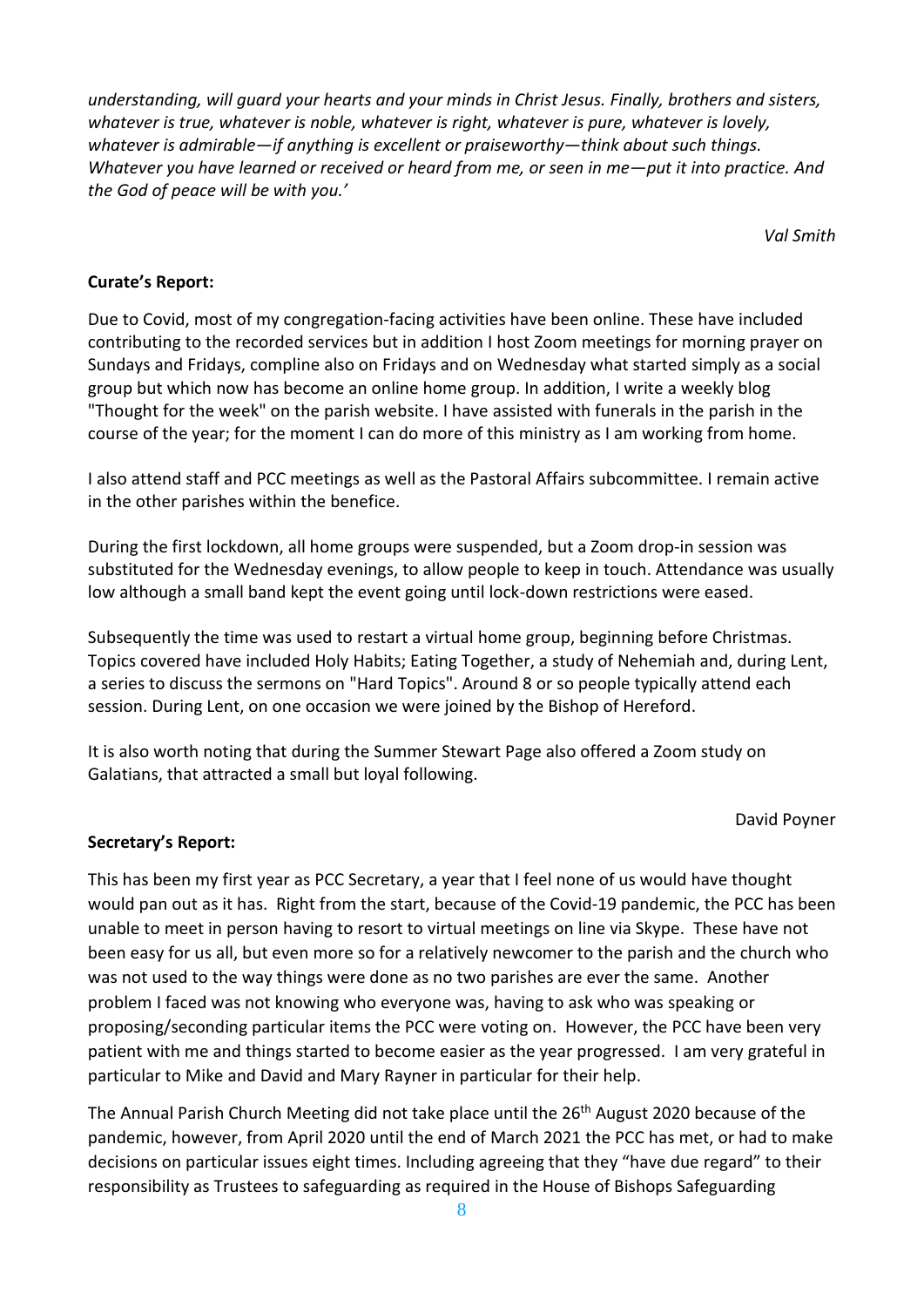Guidance. Most of the other church business discussed on these occasions has been commented on elsewhere in this Report.

I look forward, like most of us I feel sure, to getting back to a more 'normal' year, but of course there are going to big changes ahead with Mike retiring and the parish entering into an interregnum. I pray that God will be with us all and that we may be open to the guidance of his Spirit as we go forward together.

Rose Lawley

#### **Churchwarden's Report:**

Before Covid affected the whole structure of what the church was doing in the community, we continued to be thankful at the number of groups and the rotas that keep things working. Without you very little could happen. The church in Highley is an amazingly complex organisation that includes music, children's activities, setting up for and running services, home group leaders, and the organisers, helpers and donors at the various events, shared meals and many others. At the same time we remain concerned at the workload on the clergy team and on the Wardens that could be shared if more people were willing to volunteer and commit to doing things. We remain in need of a hall management group to look after the hall, to manage bookings and maintenance and to report to the PCC. With the first Covid lockdown in March everything stopped, and the new language of online and video services was developed. When some use of the buildings was allowed again with social distancing measures in place the new service format rotating around the benefice met the needs of the few who felt willing to attend in person the infrequent use of the buildings resulted in ad-hoc cleaning, setting up and opening, and so many things have been unable to restart. We hope and pray that a little more normality will return later in 2021, and this will require the re-establishment of many things that just happened in the past; for example rotas for cleaning, setting up for services, opening etc. Work on the replacement shop was slower than hoped, and it had been planned to reopen in January 2021, however the Covid lockdown at that time stopped this and revised timescales are unknown at the time of writing. We thank Perry and Phillips for preparing the new shop and hope that it can revert to being a village resource and meeting point sometime soon. The Severn Centre services stopped with the first lockdown in March 2020 and have not restarted due to ongoing Covid restrictions. We are at last making good progress on restoration matters, please see the separate report. On financial matters as Churchwardens we remain concerned that we started the year with a projected deficit of some £6000, and of course at that point it could not take into account any cost increases due to Brexit or the adverse effects of the Coronavirus situation. However it will be seen from the accounts that giving has remained at a good level whilst costs reduced due to the Covid restrictions so we reached the end of the year in a better position than expected. We have limited reserves and they are already below the suggested 3 months level and any budget shortfall will eat into this and may leave us vulnerable in future years. As Churchwardens we feel that current PCC members will be negligent if they leave this problem for future PCC members to resolve and fundraising needs to be developed as Covid allows.

David Rayner and Roy Adlington, Churchwardens February 2021.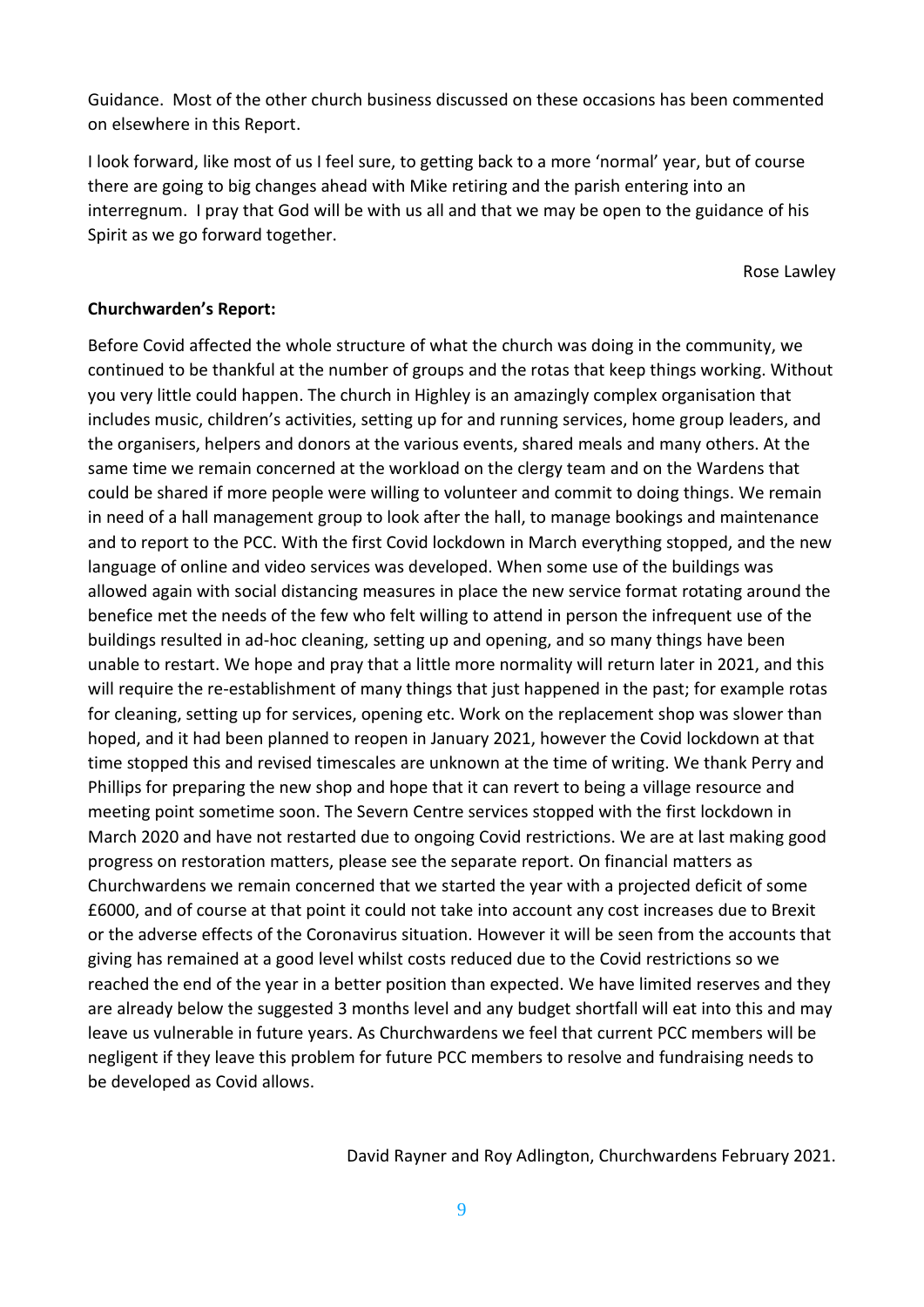#### **Fabric Report:**

This has been both a very strange year due to Covid pandemic and one where despite the restrictions on both contractors and the use of the building some very significant progress has been made. Please see the Restoration Report for more detail, but we now have a watertight and restored tower and porch, a French Drain along the north of the building and other repairs to rainwater goods, rooves and the coping at either end of the Chancel. As reported last year we had tendered for and let a contract for updating the sound system and installing a projector and screen. The sound engineers managed to fit in a day before Christmas 2019 to get the basics working, and revisited in the New Year to complete the work. We have also been trying to get ideas and tenders for creating the garden of remembrance, but contractors either seem to want to gold plate their ideas, or fail to send ideas or costs. This has been only slowly moved forward during 2020 and the final form it is to take has not yet been agreed and so a faculty application or tendering is still awaited. This year the mowing contract for the churchyard was tendered and awarded to RJM Contracts who performed well. The Parish Hall continued to be a very useful resource to the church as the parish office, for meetings, meals, the Friday Event etc. We had regular bookings with the Highley Companions, the stretch class and the Pilates classes. A low level of other lettings was also provide some assistance with running costs and so whilst the hall is still run at a loss this is lower than previously. And then Covid struck and all use stopped. Later in the year as the need for "food share" mushroomed with the ongoing Covid restrictions affecting the pay of many we agreed they could use the hall as a base for their work – later in the year the Highley Group were established as a stand-alone food share group as the "Highley Community Project" and they have been putting out hundreds of food boxes each month. However, the hall is generally looking rather tired and could benefit from some decoration, some cleaning of chairs and recovering of others to make it more attractive to users. Pat has bravely taken on care of the hall. Due to her leadership the windows on the south and east faces of the building were tendered, and following a number of generous donations these windows were fitted. Pat has also led on the refurbishment of the toilets. But the remainder of the windows need replacement together with many other repairs or updating around the building – this needs a project team to support Pat; to develop the vision for the building, cost the project all and then seek grant money for the work. As a community building it should be easier to find grant aid to assist, though undoubtedly Covid will have taken its toll on availability! We would like to thank everyone that has helped around the church and churchyard including throughout the year. Covid has had a significant effect, and we hope that maybe by summer 2021 we will start to see a little more normality returning and volunteers will be needed to go back onto rotas for church opening, cleaning, setting up etc.

David Rayner and Roy Adlington, Churchwardens

#### **Allsorts Report:**

Well, what a strange year since the last report, with no face-to-face meetings. Pat, Thelma and myself have kept in touch with our ladies by phone or seeing them in the village. At Christmas we sent everyone a card and a chocolate Christmas tree decoration, just to show our continued love for them even when we cannot meet.

We currently have approximately fifty members. We are really looking forward to meeting up again as soon as possible.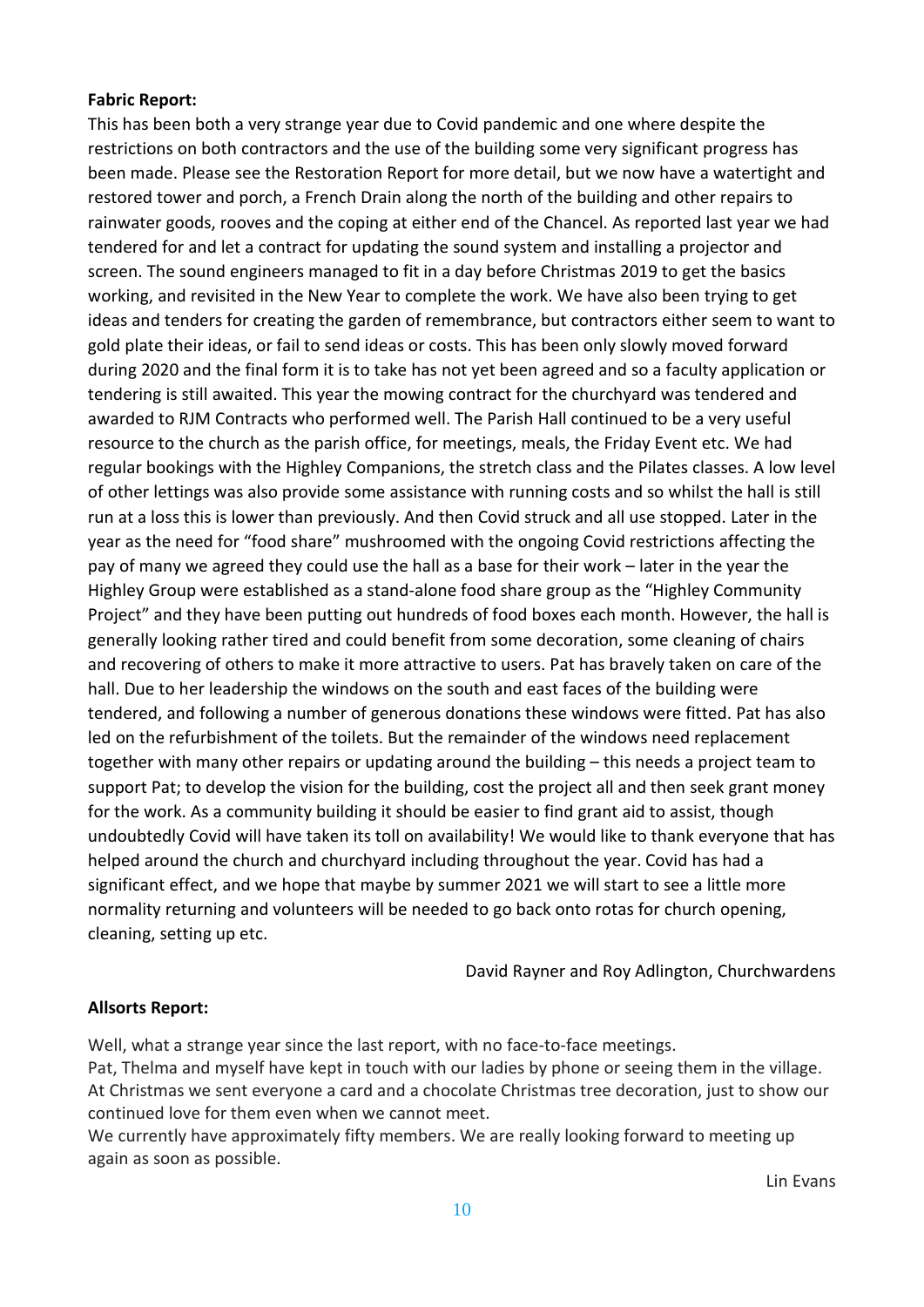### **Charity Shop Report:**

As you all know, our charity shop, which had been raising around £12000 a year towards funds and charitable works, has been closed since the end of September 2019, when Perry & Philips undertakers purchased the premises. They offered to include a new shop within their redevelopment of their new offices/mortuary, and their offer was accepted.

Since then of course, we have endured COVID which put a stop to any building works for a while. After a very long time the shop was ready for us and we intended to open in January 2021. Unfortunately, we were again stopped due to another lockdown.

John Adams of Perry & Philips very kindly offered to forego the rent for the shop during lockdown and we are grateful to them for that. However, our rent will be double that paid to Bob Cowley for the original premises.

We are able to open the shop from12th April and our first day will be Friday 16<sup>th</sup> April. Because all donations have to be isolated for 48 hours and due to the lack of space in the new shop we will be using the rear of the Parish Hall for receiving and sorting them. David Rayner kindly sectioned this portion of the hall off for our use, which we anticipate will be needed for a few months, until we get used to the new way of working.

We are being inundated with donations (as anticipated) and should like to thank our volunteers for their help, without whom we would not have a shop at all. Our customers and supporters are all excited to see the shop open.

We should also like to thank Roy Adlington for all his efforts in installing shelving etc. and Alastair MacNaughton for helping with our smart new counter.

On Friday 16<sup>th</sup> April Ruth Honeybourne, (who was involved in our original charity shop which was set up to raise funds to refurbish the Parish Hall) will be 'cutting the ribbon' to open the shop. We cannot of course have a large gathering and will still be subject to limiting numbers, distancing and government guidelines. We will only open for four sessions per week for a few weeks and pray that we won't have to close again.

Gay Lilley

#### **Friday Event Report:**

With the sudden closure, due to COVID-19 the use of Instagram has risen.

Last March as the world went into lockdown, we closed the Friday event doors, not knowing what was coming. Since then, we have used our social media platform to keep in contacting with the young people and are grateful to see them when walking around the village.

We had hoped to start up in September last year, when restrictions eased for a short time and did a big shop to make the club Covid safe. Unfortunately, after just one meeting many of the committee and team didn't feel safe meeting and we once again closed.

We have spent time most weeks uploading competitions, greetings and opportunities to reach out on our Instagram page, with prizes to be won and an open inbox if needed.

We are keeping up to date on government guidelines and can't wait to open our doors once again and welcome our young people back.

Rachel Williams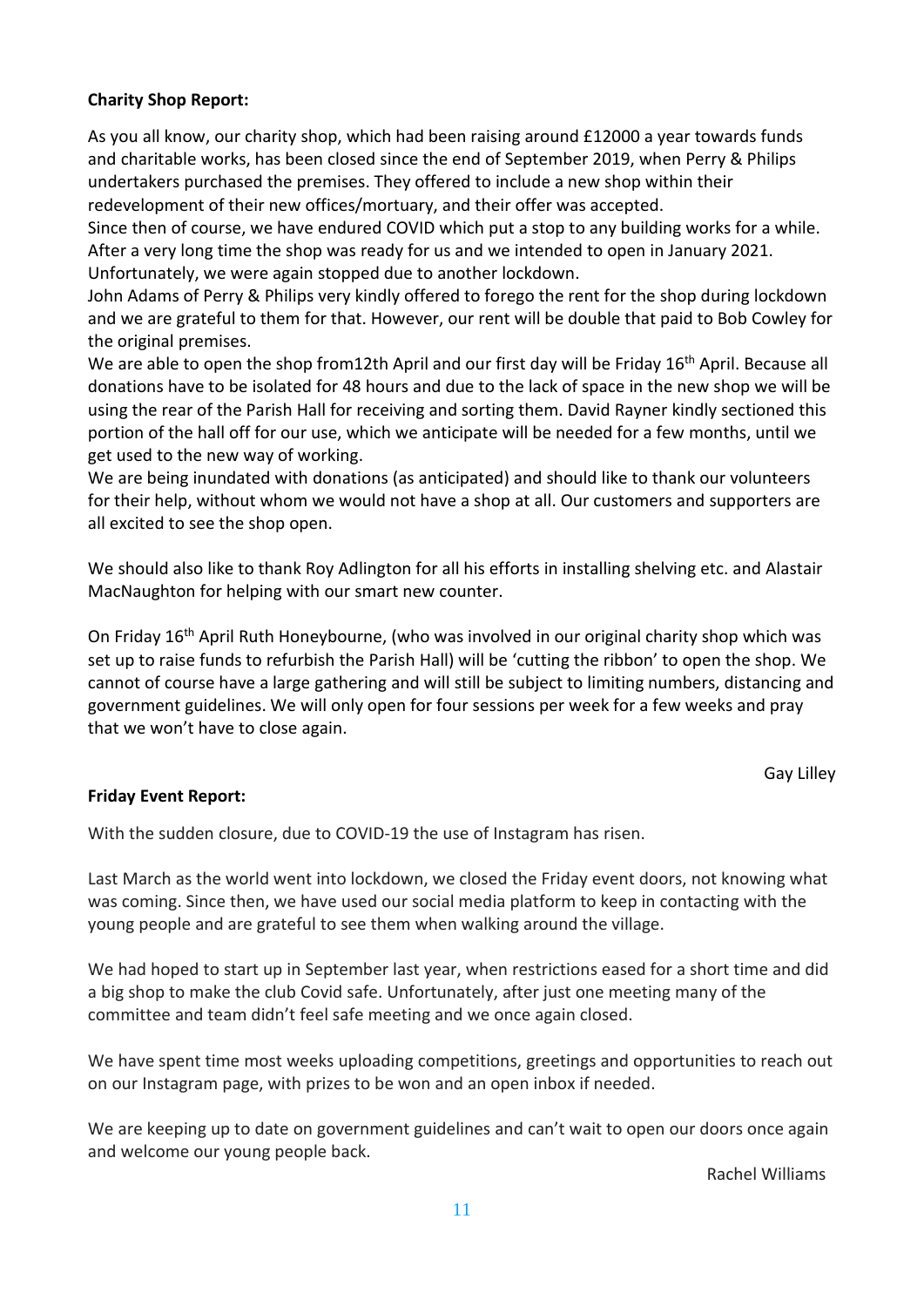#### **Messy Church Report:**

Our first Messy Church for 2020 got off to "A Fresh Start" in January when we explored the effect that meeting Jesus had on Zacchaeus' life. Numbers were very good, and 6 new families came. We were able to let everyone know that Messy Church would be meeting six times in 2020, instead of the usual four. We also had plans to take part in the Highley Carnival again and to hold informal picnic get-togethers in the summer.

Plans were well under way for the next meeting on 28th March - Messy Easter – until everything changed… Some of us did manage to attend a very useful and entertaining Storytelling Workshop in Bridgnorth on 10th March. I wrote in my notes: "at Messy Church we don't just deliver a story to those who come. We are all on a journey together; we need to think and discover together. We all tell our own story, not only by words."

Although we were not able to meet at Easter, we did, however, send a link to all families on our email list to a live online Messy Easter Celebration on Easter Sunday with accompanying activity material put together by the Messy Church Bible Reading Fellowship team.

And now we need to re-imagine Messy Church ministry for the future in an appropriate way for us all.

Moira Harris

#### **Open the Book Report:**

March 2020 brought a halt to the team going into Highley and Kinlet Schools as COVID was declared a global pandemic. Open the Book made the decision that their storytellers should not go into schools ; the first national lockdown soon followed .

I was able to forward videos of Bob Hartman , great storyteller and poet who wrote the stories for Lion Storyteller Bible , telling some Open the Book stories to the schools .

Open the Book have organised question and answer meetings on Zoom ; I attended one in November 2020 organised by Regional Training and Development Officer for the Midlands .

For Easter 2021 I have been able to provide the schools with access to various Easter story videos from teams around the country.

One of our team , Dot Fleetwood , has indicated she feels her years of storytelling should now cease , and Moira Harris will be leaving Highley in September.

None of us know when / if storytelling teams will be able to go into schools again but , as we all know , our Father God is always at work and His plans and purposes are perfect .

Jill Mansell

#### **Pastoral Care Report:**

This year we have had six meetings but with the exception of a social distanced one in Church, they have all been held via Zoom. The Covid 19 restrictions have prohibited us from visiting people in person but we have continued to offer friendship and support via the telephone.

The Memorial Service in November with which we usually assist was planned to go ahead in Highley and Chelmarsh but only in a very curtailed way. Unfortunately, even this was not possible due to government guidelines, but Mike produced a shortened version on our website with Mary and Pat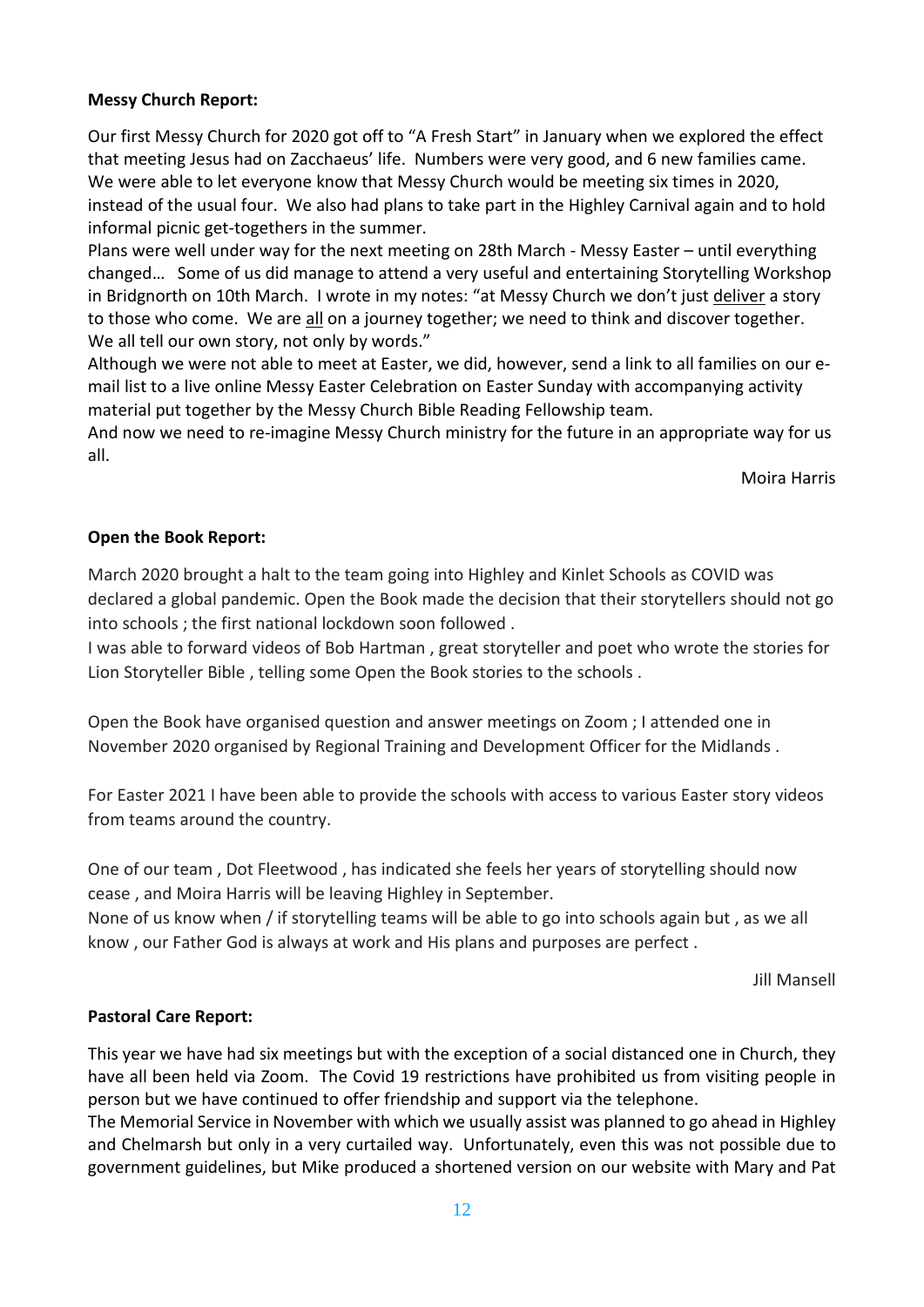reading out the names of the deceased as he lit a candle. This was very well received with over eighty viewings. Cards were delivered to the families concerned.

Our purpose as a group is to be aware of any problems or concerns which parishioners are experiencing. It is our sincere hope that we shall be able to help in a more personal fashion in the not-too-distant future.

Gill Rees

### **Coffee Morning Report:**

Since the 3<sup>rd</sup> March 2020, unfortunately, we have been unable to meet for the weekly coffee mornings held in the homes of our generous hosts. The whole year long restrictions have curtailed the possibility of recommencing this important and enjoyable outreach, for local friends, neighbors and passers-by each week. We are still unsure how long the 'Covid' situation will restrict our future reorganization.

In the previous October of 2019, we had conducted the legal requirement of Activity Riskassessments (part of the parish Safeguarding regulations), for coffee mornings held in the private properties of our hosts.

A repeat of this is due yearly, and therefore for each of any hosts on re-starting.

Unfortunately, we have lost some of our previous venues, during the last year mainly due to illness etc. We do pray that there may be opportunities to continue in the near future.

In the 25 years of it's life, the voluntary donation funds have reached an amazing amount of almost £15,000.00 – thanks to the generosity of hosts and those attending. Several special celebrations have been held and very few Tuesdays ever missed. Our grateful thanks must still be expressed to all those who opened their homes to us all so regularly, several of whom achieved over 100 coffee mornings in that time. All voluntary donations were passed to the Treasurer of St Mary's for use, when one-off needs required funding. This has historically been used for many varied and interesting items over the years of village outreach. The youth Club pool table, Notice Board for Highley Park Homes. Technical equipment for Severn Centre worship and lap-tops for Youth Club and Treasurers need. Refurbishment of the Parish Hall, especially all the new kitchen fittings and equipment. For the last five years, all funds have supported the St Mary's Refurbishment Fund.

Over the years, many kind folks have also provided their car TRANSPORT, to get the elderly and those who needed help to and from the venues. To these, we are truly grateful also. The future is still unknown. There may be need for a new structure to be thought out and new leaders too if something similar is to be continued in the year(s) to come. Health and Safety will, no doubt, be much greater for a longtime into the future.

My privilege has been to see how many, especially of the older generation, (of which I now admit to being one!) have so looked forward to their weekly morning out, to share time, (and tea, coffee and biscuits) with others, who they might never have known as friends in the village. Just a different four walls to many and living alone. Therefore, an important Christian outreach to the needs of the village.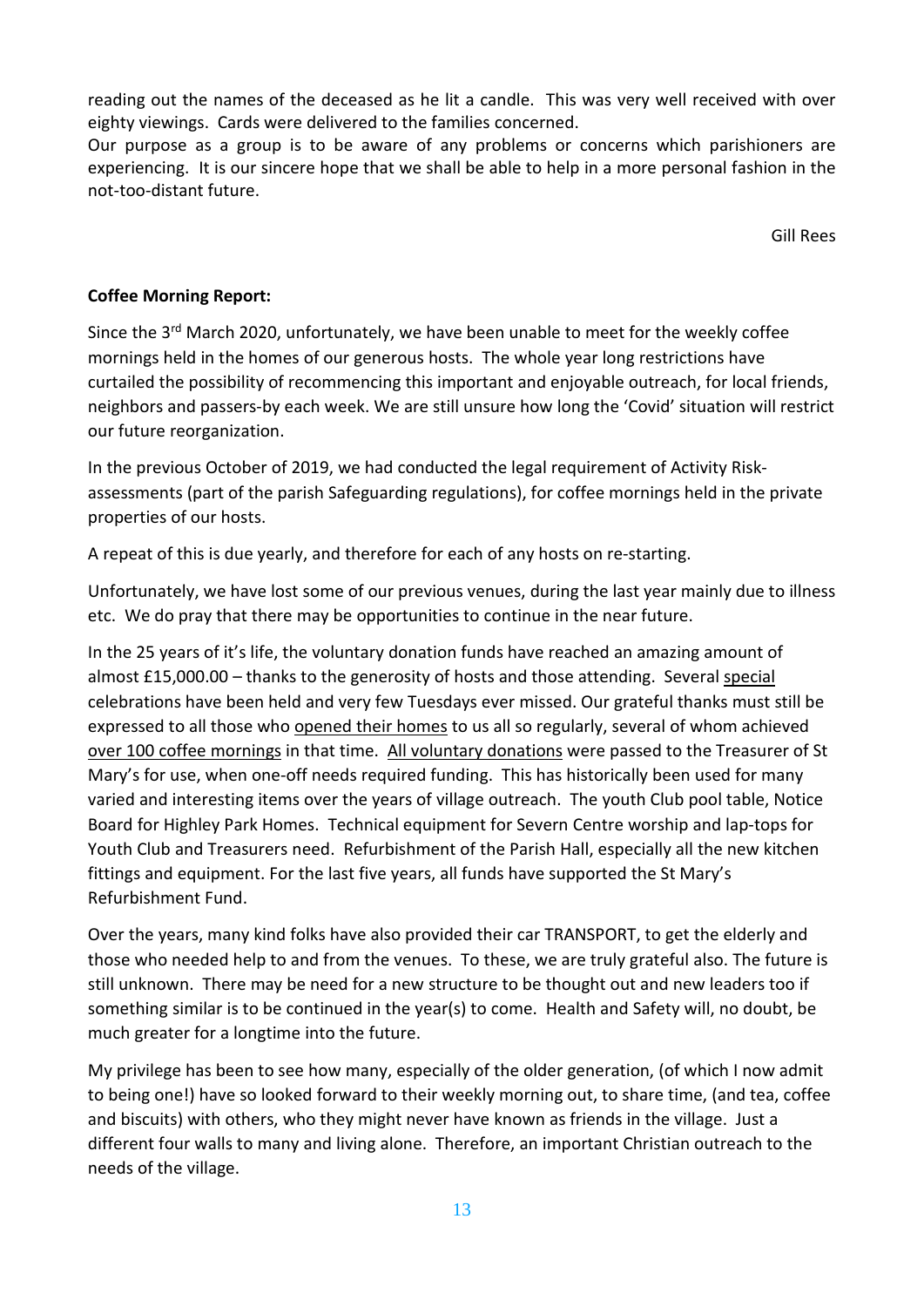God has his plans for its future. We must wait patiently and listen for guidance. A big, big THANK YOU for all those involved in the past. God bless you all.

Yvonne Shaw

#### **Catalyst Men's Group**

2020/21 has been a time of both challenge and opportunity for many of us. Due to the Covid 19 restrictions put in place by the government we were unable to meet as a group. Initially, we were all uncertain what the future would hold, but after a little while the men were offered a Zoom meeting to look at the Bible and have the opportunity to meet online. We studied the book of Galatians in some detail and explored how Paul's teaching should influence us in our lives today. However, as only three men took this opportunity, at the end of June, due to holidays the meeting was suspended and did not continue after that.

No decision has been taken as to whether it will restart once restrictions are lifted. All accounts have been passed to the church treasurer and fully reconciled.

Stewart Page

#### **Deanery Synod Report:**

The Deanery Synod last met in February 2020. No virtual meetings have taken place and it is not known when face to face meetings will resume.

Ruth Honeybourne

#### **Wednesday Morning/Holy Habits group Report:**

Sadly, we were only able to meet until mid-March. We averaged approximately 8 ladies for each session, sometimes one or 2 more. Throughout January and February, we spent time looking at Holy Habits – Serving. Part of this included the Church initiative for each home group to use £50 to bless the village. We chose to donate it to the Highley Companions Dementia Group, to enable them to buy some resources to use with their members. We particularly felt that this group reflected Jesus, who came and ministered to the poor, the afflicted and the marginalised. Not only does the group show love and care towards those who are suffering from dementia, but also provides space and peace of mind for their careers, who are often totally restricted through offering 24/7 care to their loved ones. We felt that the time spent discussing how and who to bless fitted in well with the Holy Habits units, particularly those covering generosity, sharing and of course, service.

Throughout lockdown some members linked up regularly using Social Media, FaceTime, Zoom and other online platforms. Some even used the telephone! Prayer and praying for each other and our village is central to this group and that continued. We listened to what we felt God was saying and where he was leading. The consensus seems to be that He is indeed wanting to do 'a new thing' (Isaiah 43:19) and that 'new thing' is about a refreshing of our love for Him, a 'new thing' in *us*.

Many of the group remember the move of God we experienced over 25 years ago here in Highley. We recognise the signs and look forward to being a part of a fresh move as we move out of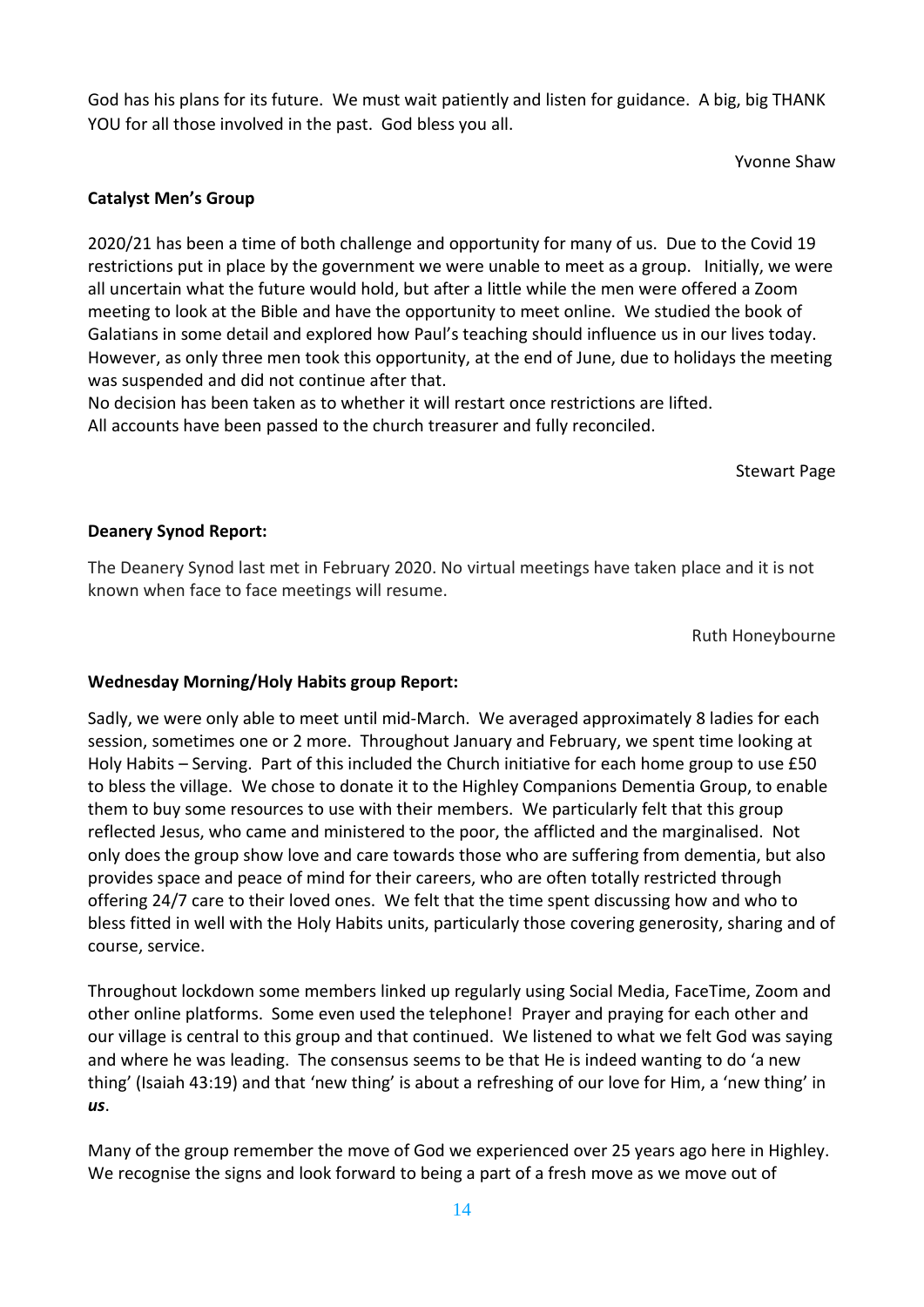lockdown and are able to meet again in person. The last year has certainly reminded us of our need to have fellowship with one another. If you would like to join us, when we can meet again, please contact Val Smith or Pat Whitefoot or any other member of the group.

Val Smith

## **Safeguarding Report:**

The restrictions of 2020 have meant that little or no activities involving personal contact with our young people or vulnerable adults has been possible for some time. However, it remains a legal requirement that everyone involved with youth work, helping with the elderly, including home visiting, and also all members of the PCC require a DBS check. These checks have to be updated every five years and training needs to be undertaken every three years. At the present time this training is only possible via the internet but other methods may be possible at a later date. The basic training (CO) is accessed via [www.churchofengland.org](http://www.churchofengland.org/) and follow the link. The benefice now has in place a "Promoting a Safer Church" action plan which details the requirement for each church to maintain a safe environment in which to carry out its work.

Gill Rees

### **Electoral Roll Report:**

We have had no further additions or deletions during the revision period, so the current roll stands at 77. This is a reduction of 7 since the last revision as a result of 2 additions and 9 losses.

David Crossley

## **Afternoon Zoom, CGH and Growing Leaders Course Report: Mark & Amy Williams**

This year has seen the start of our Afternoon Zoom Church gathering. We have a consistent core of 35-55 people including children. There are 7 families who regularly attend, with some others who have attended our Christmas and Easter 'extra' gatherings.

We have deliberately kept the meetings simple. They tend to last approximately 45 minutes although there has been the option of staying on to pray over the past few weeks.

The gathering isn't a children's service although we spend time asking the children to share their crafts and trying to ensure that they feel welcomed and valued. This is emerging as a core value: we want everyone who attends to feel valued and assured that God loves them and has a plan and a purpose for their lives.

A typical service would consist of:

Welcome

Sharing testimony, passages from the Bible, Lectio Divina, a worship song, a testimony and Bible focused interview.

We have had a mixture of people who have shared their story of faith with us. Some have been members of our own congregation and others are friends from other Churches. Each week has been really thought-provoking and helpful.

We see the meeting as a gathering point and a place where people can meet together and worship God.

We feel that we should continue with our fortnightly meetings for the time being and we also feel that at some point we would like to have a monthly face to face gathering too- this could perhaps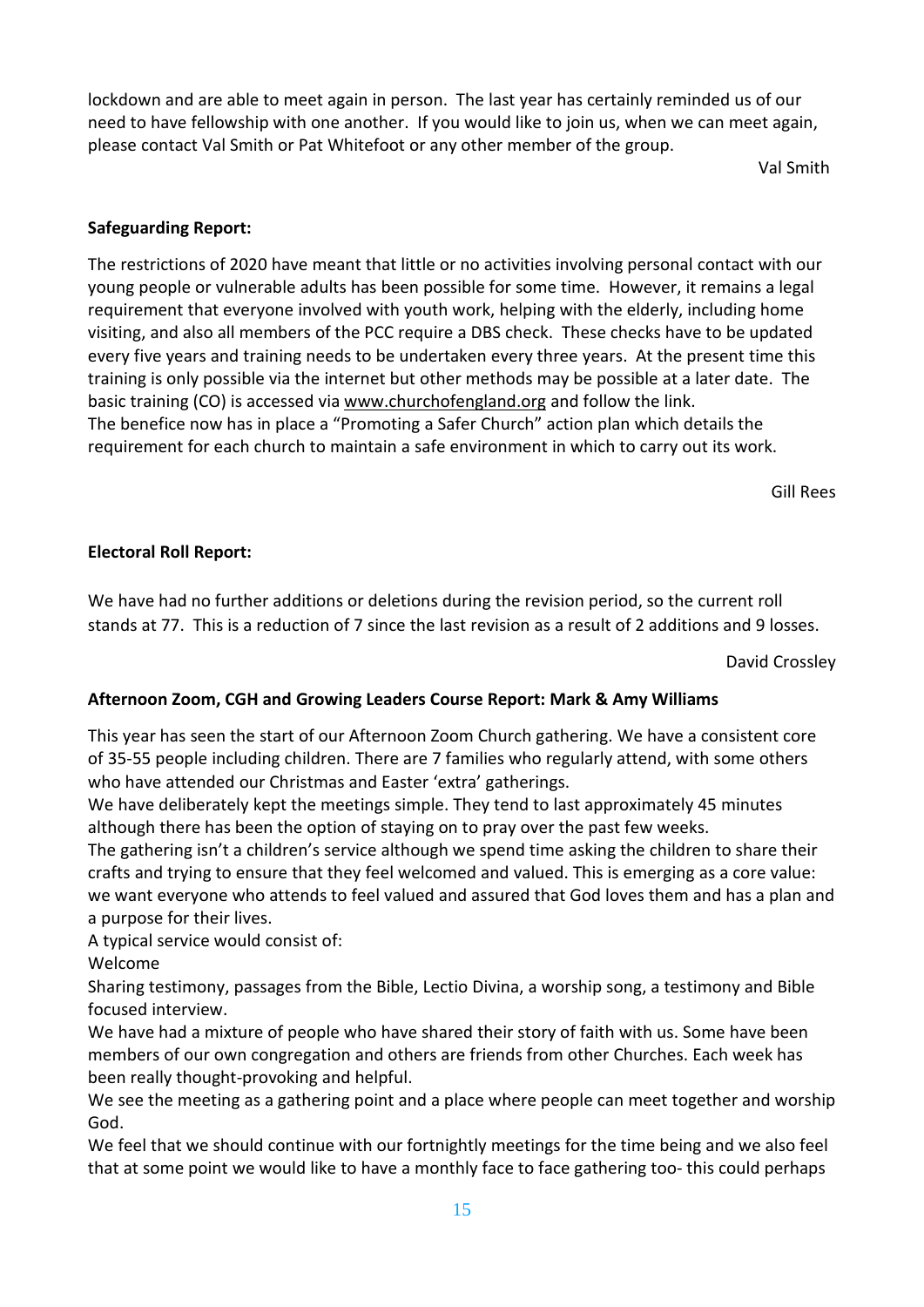be in the St Mary's building. We would love to use the newly renovated building and also to incorporate a live stream element into the gathering.

We would also like to incorporate more sung worship into the gatherings when it is safe to do so and also to eat together.

There is also scope for short home group series on particular themes. For instance, it would be good to do a 3-week study on a book of the Bible or to watch a particular set of teaching videos together.

As the next step, we would like to see our regular members inviting another person or family to join with them for the Afternoon Zoom so that we begin to 'do life' with others a little bit more. Mark and I are very keen not to rush into the next step as the Afternoon Zoom seems to be an area where God is leading us into something new and we want to be obedient rather than over committing ourselves to things that are not necessarily the right things for us to be doing.

### Cuddesdon, Gloucester and Hereford Ministerial Training Course (formerly WMTC)

We have completed two terms of this course and Amy really enjoyed the first term and Mark has really enjoyed the second term. It is hard work academically but we have both been able to implement some of the teaching into our daily life. For example, we both incorporate Lectio Divina into our daily life as well as really setting aside a Sunday for 'Sabbath rest' as much as possible. It has been really good to meet with people from different walks of life although it is a lot to take in online on a Wednesday evening!

We are both looking forward to the next two modules on 'Preaching' and 'Outreach.'

#### Growing Leaders

We have been doing this course with Mike and Angie and it has been really good to examine our calling and to look at different aspects of leadership. The course is easy to access and involves discussion which is a good way of engaging all of us and making us think.

Mark and Amy Williams

### **Angie Forster Report – Exploring Ministry:**

About 10 years ago I had the sense that God was calling me to be more involved in the church services but I was unsure what this meant, so I went to see our vicar Clive who encouraged me to write and deliver the talk at a 6:30pm service in St Mary's. He guided me on the things I could develop and helped me to believe in what I thought God was saying.

As the years have gone by, I have had numerous people ask me if I had thought about training to become a priest after giving a talk or leading a service and started to think that ordained ministry might be the thing God was initially saying to me but I still felt very unsure. So, in 2017 I went away for the weekend with CPAS to investigate the different roles in the church and vocation in general.

After the most awesome experience of hearing from God so clearly about what He wanted me to do and talking to Clive again, I went to see Neil Patterson, the Diocesan Director of Vocation and Ordinands about starting the discernment process.

In our meetings Neil has giving me reading material on the different aspects of ministry and has encouraged me to experience different styles of church and worship, this including a very special few months last year attending the churches in the Much Wenlock Parish. Again, an experience